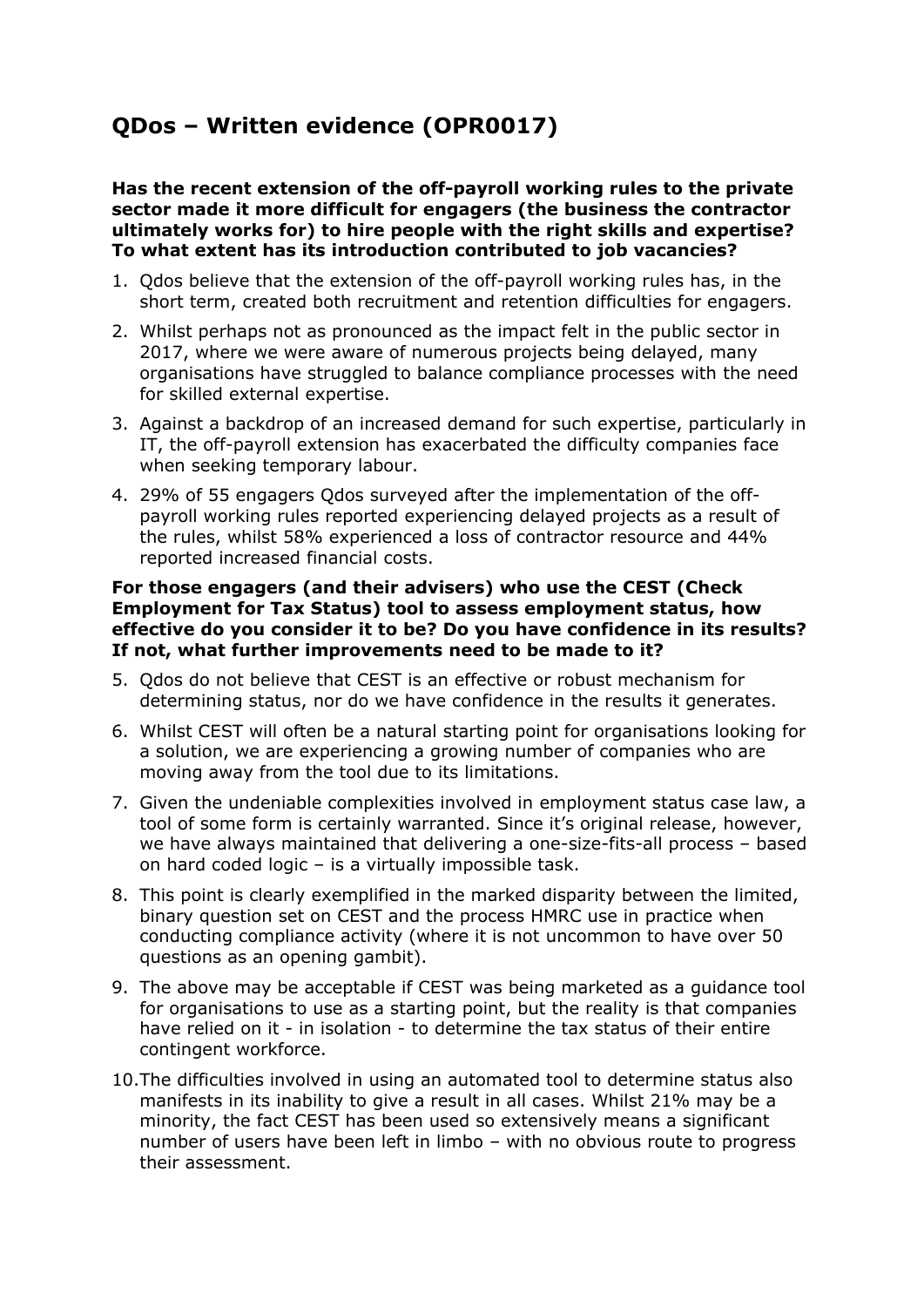- 11.We also have concerns regarding CEST's correlation to established case law and are mindful of the fact that it is merely HMRC's interpretation of law – something we believe should be made clearer to users.
- 12.Much has been made of CEST's disregard of mutuality of obligation (MOO), which is one of the key pillars of employment status. Whilst adequately considering MOO in a binary question set is challenging, we do not feel it should be ignored.
- 13.We also feel that the presentation of certain questions borders on being misleading. Substitution, for instance, is another cornerstone of status and is dealt with by a 'yes/no' question asking whether the hirer can reject a replacement. The explanatory notes on CEST itself state: "This can include rejecting a substitute even if they are equally qualified, and meet your interviewing, vetting and security clearance procedures."
- 14.In [ESM11045](https://www.gov.uk/hmrc-internal-manuals/employment-status-manual/esm11045), however, the guidance states: "Where the hirer can only reject a substitute upon grounds that they are not qualified to perform the work, this would fall within the 'No' category for CEST provided it would be practical and plausible for the worker to send a substitute."
- 15.We feel that the limited explanation on CEST pushes users into providing a black and white answer to a complex question, whereas the guidance in ESM11045 (which is not referenced within CEST) may prompt further consideration. Given the answer to this specific question has such a significant impact on the ultimate result, we feel it should be presented with far more guidance attached to it.
- 16.We asked 381 contractors to score how well they trusted the CEST tool (0 being not at all, 10 being completely). The average result was 2/10.

#### **What changes have engagers had to make to apply the off-payroll rules to contractors, in terms of systems, personnel and training? By reference to your own experience, to what extent (if any) do you consider that compliance costs have increased because of the changes?**

- 17.Yes, we certainly believe compliance costs have been increased.
- 18.The challenges engagers have faced have been significant and, often, difficult to quantify. A common concern amongst engagers we speak to is that fulfilment of the off-payroll rules does not naturally sit with one department and requires a multi-discipline response.
- 19.Even where engagers have sought the assistance of external advisors such as Qdos – the commitment required internally remains significant.
- 20.A significant number of engagers have had to recruit more staff solely to deal with off-payroll processes, with those that don't often suffering reduced output in existing business functions.
- 21.Compliance activity necessary of engagers in respect of reform can be split into two phases: preparation in advance of reform and fulfilment of continued compliance post reform.

# *Pre- Reform*

22.A common programme of works Qdos supported engagers with, in preparation of reform, included: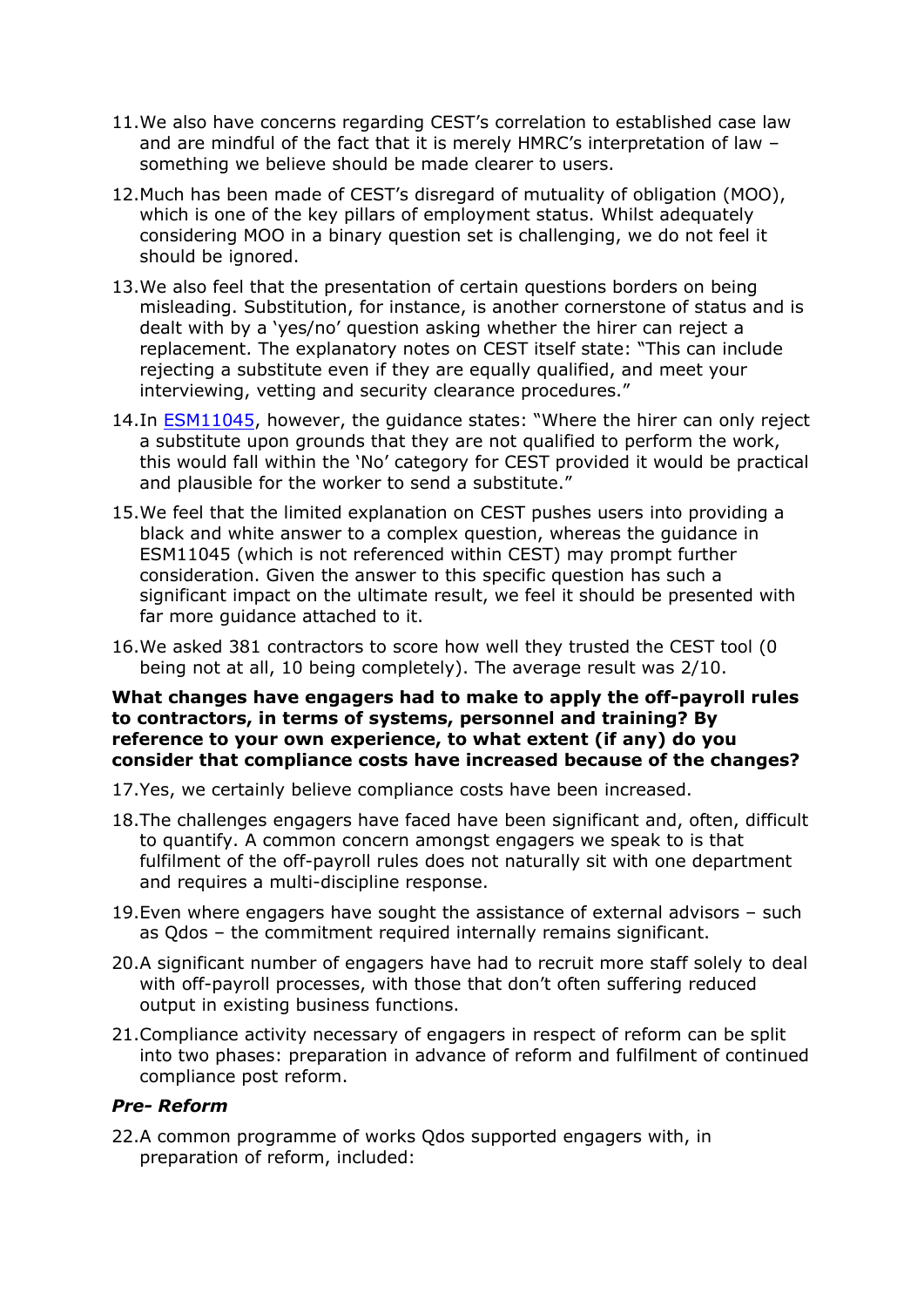- Wholesale IR35 Audit an extensive assessment on an organisations utilisation of contingent labour
- Implementation phase for recommendations from audit to be put in place
- Training of key staff on IR35 legislation and business processes for managing compliance
- Completion of status assessment exercise of entire incumbent contractor population
- 23.Qdos provided this service to over 100 end client organisations through 2019-2021 at an average cost of £15,000, in Qdos fees alone. Many larger engagers would have procured similar services from the Big 4 accountancy firms, incurring costs at significantly higher rates than Qdos.
- 24.Such programmes typically spanned three to four months end to end. However, the postponement of reform meant that projects extended by an average of an additional three months, a significant amount of time and resources for any business.
- 25.For engagers to service such programmes, internal IR35 project teams were necessary. These typically consisted of representatives from key functions; tax, finance, HR, procurement, ops and in most cases a project manager. The PM role was often seconded internally or recruited specifically for the projects. The resource cost to the business to service this would have been sizeable.
- 26.In addition to this, businesses either rolled the management of their ongoing IR35 assessment process into existing functions or recruited specifically for this. Whichever options engagers chose, direct cost can be attributed staff training, recruitment and additional headcount and cannot be overlooked.

# *Post Reform*

- 27.A significant amount of engagers' focus was on becoming compliant in advance of the legislation, and rightly so, however several months on from reform that focus has shifted and centres on maintaining that compliance.
- 28.Whilst a positive step that organisations are demonstrating high levels of, this again carries a cost.
- 29.The key areas we see engagers currently focusing on:
	- A form of consultancy service to assess the engager's compliance with the legislation (are they appropriately fulfilling their responsibilities?) and adherence to their own internal IR35 compliance processes. Such an exercise could be a six-to-eight-week project, involving multiple departments and the services of an external specialist like Qdos or a Big 4 firm.
	- A new mechanism to undertake status determinations with many businesses going through re-tender exercises as per their procurement policies and/or looking to move away from incumbent processes like CEST. The cost to engagers is difficult to quantify due to the formality of internal procurement processes and the potential reengagement of an IR35 project team, which would be in addition to moving to a more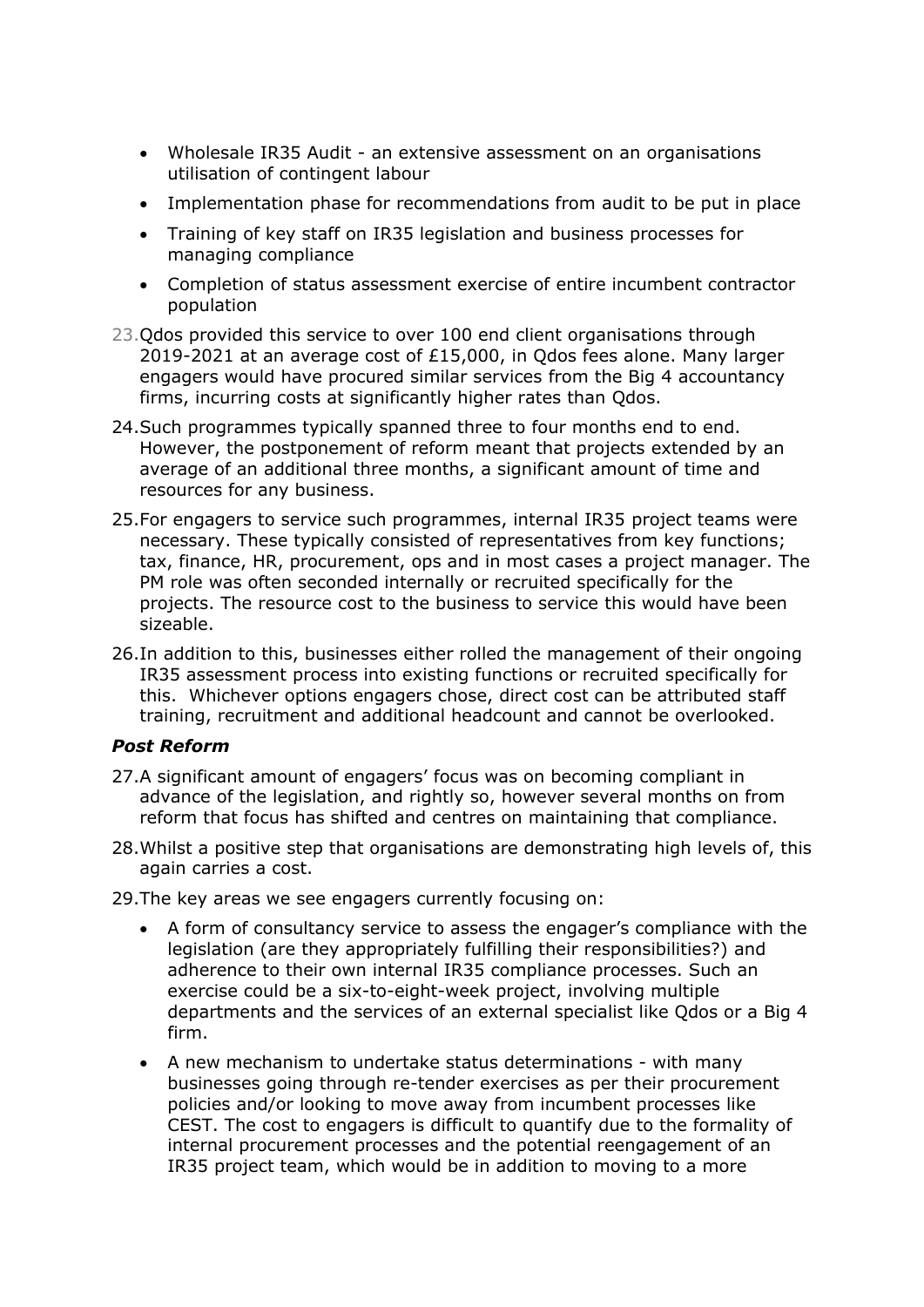appropriate (and paid-for) determination service compared to a HMRC's free CEST tool.

# **How well has HMRC supported engagers, contractors, and their advisers with the implementation of the new rules and is any further or different type of assistance needed**

- 30.Taking into account the gravity of off-payroll reform, not to mention the financial consequences of mismanaging these changes, we feel that HMRC's guidance and support has been insufficient overall.
- 31.There is also a concern that HMRC's decision not to issue penalties for noncompliance in the first year of reform being in operation (2021/22 tax year) has led businesses to believe that the tax office will not demand tax liabilities for non-compliance. HMRC's so-called 'soft landing' offers little to businesses, given tax liabilities owed in typical IR35 cases are much greater than financial penalties handed out.
- 32.We have had numerous conversations with engagers where the 'soft-landing' has been misconstrued and, in some cases, has created a level of apathy towards the reform.
- 33.We are also disappointed that HMRC produced no reaction to some of the more knee-jerk approaches taken by large engagers of contractors. We had many instances – particularly in financial services – of engagers making policy decisions not to engage personal services companies. Reports suggest that many of these needlessly risk averse decisions are still being upheld.
- 34.While this approach circumvents the legislation entirely and is therefore technically 'compliant', it is also unnecessarily drastic. We feel that HMRC have neglected to promote the fact that engaging personal service companies *compliantly* is an entirely legitimate and economically positive approach to resourcing.

## **To what extent has the introduction of the new rules generated disputes between engagers and contractors concerning the status of contractors vis à vis the rules and how successfully or otherwise have these been resolved?**

- 35.Immediately following reform, 38.5% of 431 contractors surveyed after the implementation of the off-payroll rules said that they would challenge an inside IR35 assessment, whilst 11% were unsure.
- 36.As part of the Status Review service Qdos provides to engagers there is a Disputes module, this feature provides contractors a means to raise a challenge in respect of their status determination and engagers a means to manage such challenges.
- 37.Qdos supported private sector engagers through 25,000 assessments, of which we saw 14% of determinations have an outcome of Inside IR35. Of the 3,500 Inside determinations only 18% were disputed by contractors.
- 38.The dispute process followed by engagers working with Qdos was simple, straight-forward, clearly communicated and involved Qdos, the engager and the contractor. It provided a fair means for contractors to make their case and clients to respond with support of Qdos.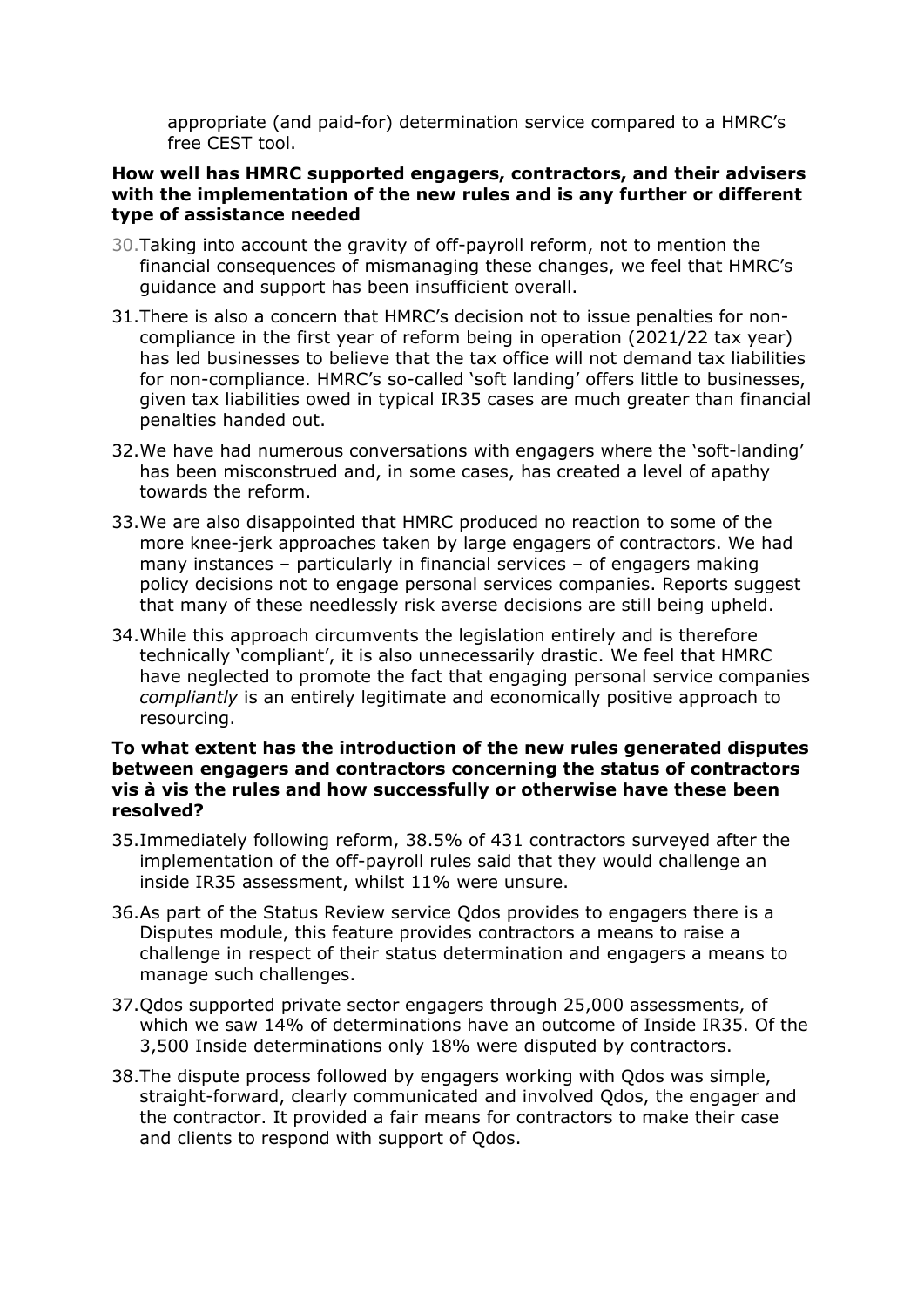- 39.Engagers who had a clear and well-considered approach to compliance, supported with direct and open communication with their contractor population, had a considerably smaller proportion of determinations disputed vs those who were less engaged with the contractor population.
- 40.The difference between these initial two data points (38.5% and 17%) can in part be attributed to a change in contractor behaviour as a result of how engagers managed and delivered their determination exercises, including disputes. The lack of detailed guidance from HMRC in respect of the challenge process required of engagers certainly left this aspect of the rules open to interpretation and many engagers have struggled to implement an appropriate process of their own.
- 41.It is worth noting that many disputes between contractors and engagers went beyond the formal challenge process. Loss of goodwill, breakdown down of relationships and in some cases, contractor exits happened where engagers took the more extreme knee-jerk and risk averse approach to managing the reform.
- 42.On the above basis, it would be fair to assert that the reform has caused (and to a degree continues to cause) a considerable amount of dispute between engagers and contractors when looking at disputes in the broadest sense.

## **What behavioural effects have resulted from the introduction of the new rules in the private sector in terms of the arrangements adopted in hiring contractors?**

- 43.As detailed before, off-payroll reform has meant that some businesses, even sectors, are hesitant to engage with contractors. Some - but not all - firms are making rash strategic decisions that leave contractors with no option but to work via umbrella companies or become employees, or have their contract cancelled.
- 44.We have also seen a significant increase in the number of 'alternative' approaches to resourcing, often by way of 'statement of work' engagements – where the supplier of the services theoretically holds the burden for determining the status of any contractors they engage.
- 45.Whilst this approach is conceptually sound, we have concerns that some are promoting it to engagers as a workaround to the off-payroll rules without giving full consideration to the manner in which such engagements are actually delivered.

#### **The Government is proposing a new employment body with powers to enforce employment rights, including for those engaged by agencies and umbrella companies. How effective do you think such a body will be in ensuring workers, particularly the lower paid, are treated fairly?**

- 46.We feel that more direct oversight and regulation is a necessary step, particularly given the significant growth in contractors using umbrella companies.
- 47.While an employment body must focus on protecting vulnerable workers and by this we refer to gig economy workers (many of whom want and need employment rights), it must also be recognised that not all self-employed workers are asking for this - contractors for instance.